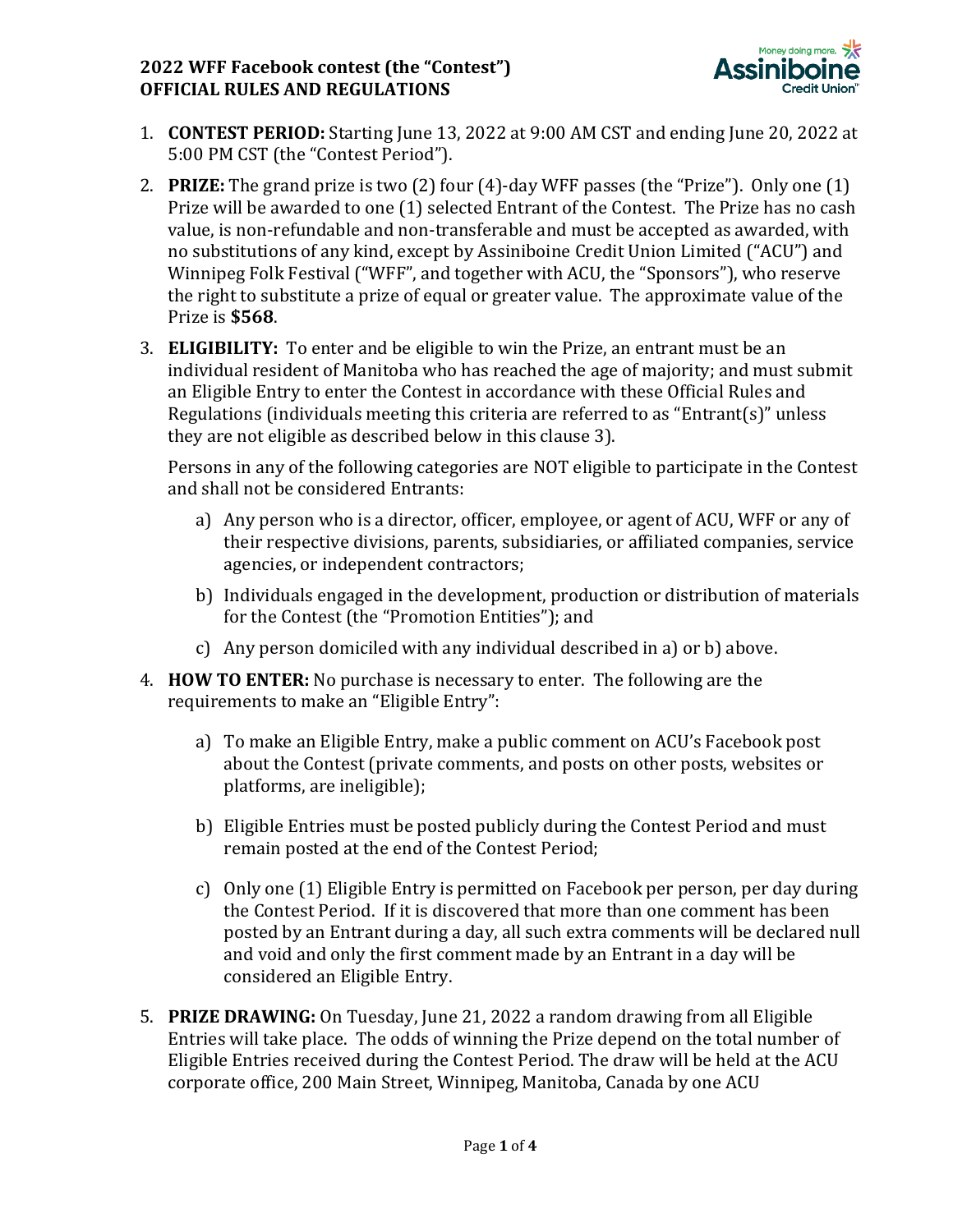## **2022 WFF Facebook contest (the "Contest") OFFICIAL RULES AND REGULATIONS**



representative (the "Contest Judge"). The selected Entrant will be contacted via Facebook and must respond within forty eight (48) hours.

In the event that the selected Entrant (i)does not respond to ACU's Facebook message within forty eight (48) hours after the notification message is sent by ACU, (ii) does not duly sign and complete the Release and Waiver (as contemplated below), (iii) fails to correctly answer the skill-testing question, or (iv) for any other reason fails to claim the Prize or is disqualified from or found to be ineligible to participate in the Contest, the selected Entrant will be disqualified. In such event, the Prize will be re-drawn and a different Entrant will be selected to win the Prize, subject to these Official Rules and Regulations.

- 6. **HOW TO CLAIM THE PRIZE:** Before being declared a winner and in order to be eligible to win the Prize, the selected Entrant must first correctly answer, without mechanical aid or assistance, a mathematical skill-testing question to be administered by the Contest Judge. As a condition of being declared a winner, the selected Entrant:
	- a) Must sign, complete and return the Sponsors' Release and Waiver form confirming that the winner understands, accepts and complies with these Official Rules and Regulations; acknowledging acceptance of the Prize as offered and discharging the Sponsors, the Promotion Entities and Facebook from liabilities in respect of the Contest and the Prize. If the Release and Waiver is not duly signed and completed by the winner, or for any reason at the sole and absolute discretion of the Contest Judge, the Entrant may be disqualified, their entitlement to receive a prize may be forfeited, and an alternate eligible Entrant may be randomly selected from the remaining Eligible Entries.
	- b) Hereby consents to the use of their name, public Facebook account information, address, voice, and statements relating to the Contest or Sponsors, and photographs or other likenesses, without further compensation, in any publicity carried out by Sponsors or any related entities in connection with the Contest, except where prohibited by law.
- 7. **CONDITIONS OF ENTRY:** By entering the Contest, each Entrant:
	- a) Acknowledges and agrees to comply with these Official Rules and Regulations, and represents that the Entrant meets all eligibility requirements.
	- b) Agrees to be bound by these Official Rules and Regulations and the decisions of the Contest Judge, which shall be final and binding in all matters relating to the Contest. Entrants who have not complied with these Official Rules and Regulations are subject to disqualification.
	- c) Releases, without limitation, the Sponsors and their respective affiliated and related companies, the Promotion Entities, Facebook, and each of their respective shareholders, directors, officers, employees, agents, dealers, representatives,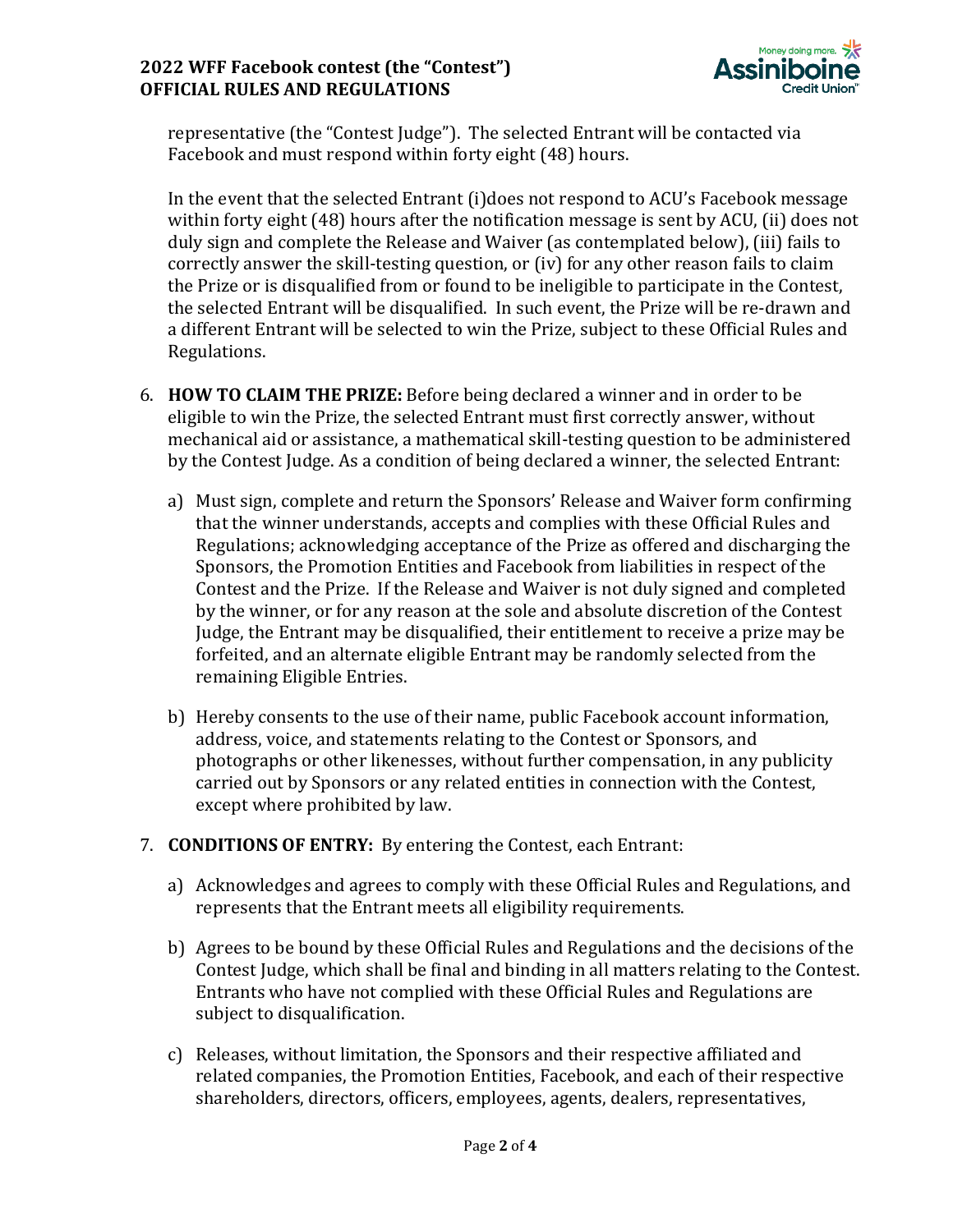

successors and assigns from any liability in connection with the Contest and the Entrant's participation therein.

- d) Assumes liability for any damages caused, or claimed to be caused by such individual's participation in the Contest, and/or by the acceptance, possession, or use of the Prize, including but not limited to claims/damages for death, personal injury, or property damage.
- 8. **ENTRIES:** The Sponsors are not and will not be responsible or liable for: (i) late, lost, damaged, misdirected, mutilated, garbled, illegible unclear, incorrect, or inaccurate entry information which may affect an Entrant's ability to participate in the Contest or ACU's ability to identify or contact the Entrant; (ii) human errors, technical malfunctions, lost/delayed/corrupted data transmissions, omissions, interruptions, deletions, defects, line failures of any communications network, computer equipment, software or any combination thereof; and (iii) entries which fail to fully comply with these Official Rules and Regulations.

## 9. **DISCLOSURES**

- a) Any attempt to earn extra entries by using multiple/different email addresses, identities, registrations or logins, or any other methods will void all of such Entrant's entries. Any use of robotic, repetitive, automatic, programmed or similar entry methods or agents will void all entries by the Entrant. Any attempt by an Entrant or other individual, to deliberately damage or undermine the legitimate operation of the Contest, including but not limited to any fraudulent claims, is a violation of criminal and civil laws. Should such an attempt be made, the Sponsors reserve the right to seek remedies and damages from any such individual to the fullest extent permitted by law, including criminal prosecution. Entrants engaging in any of the foregoing activities will be disqualified and will forfeit any Prize won.
- b) If a dispute arises relating to the Prize, the Contest Judge will determine the selected Entrant's entitlement to any Prize in their sole discretion. In no event will the Sponsors be liable to award more than one (1) Prize.
- c) The Sponsors reserve the right to suspend, cancel or modify the Contest at any time, including in the event that fraud, technical failures or any other errors or other causes beyond the control of Sponsors corrupt the administration, security, integrity or proper play of the Contest. The Sponsors reserve the right to make changes to the Contest and these Official Rules and Regulations at any time, in their sole and absolute discretion, for any reason whatsoever.
- d) Prizes pictured in point of sale, print advertising, promotional packaging, and other Contest materials are for illustrative purposes only. The actual Prize may vary from the photo. In the event of any conflict between any Contest detail contained in these Official Rules and Regulations and information contained in point of sale,